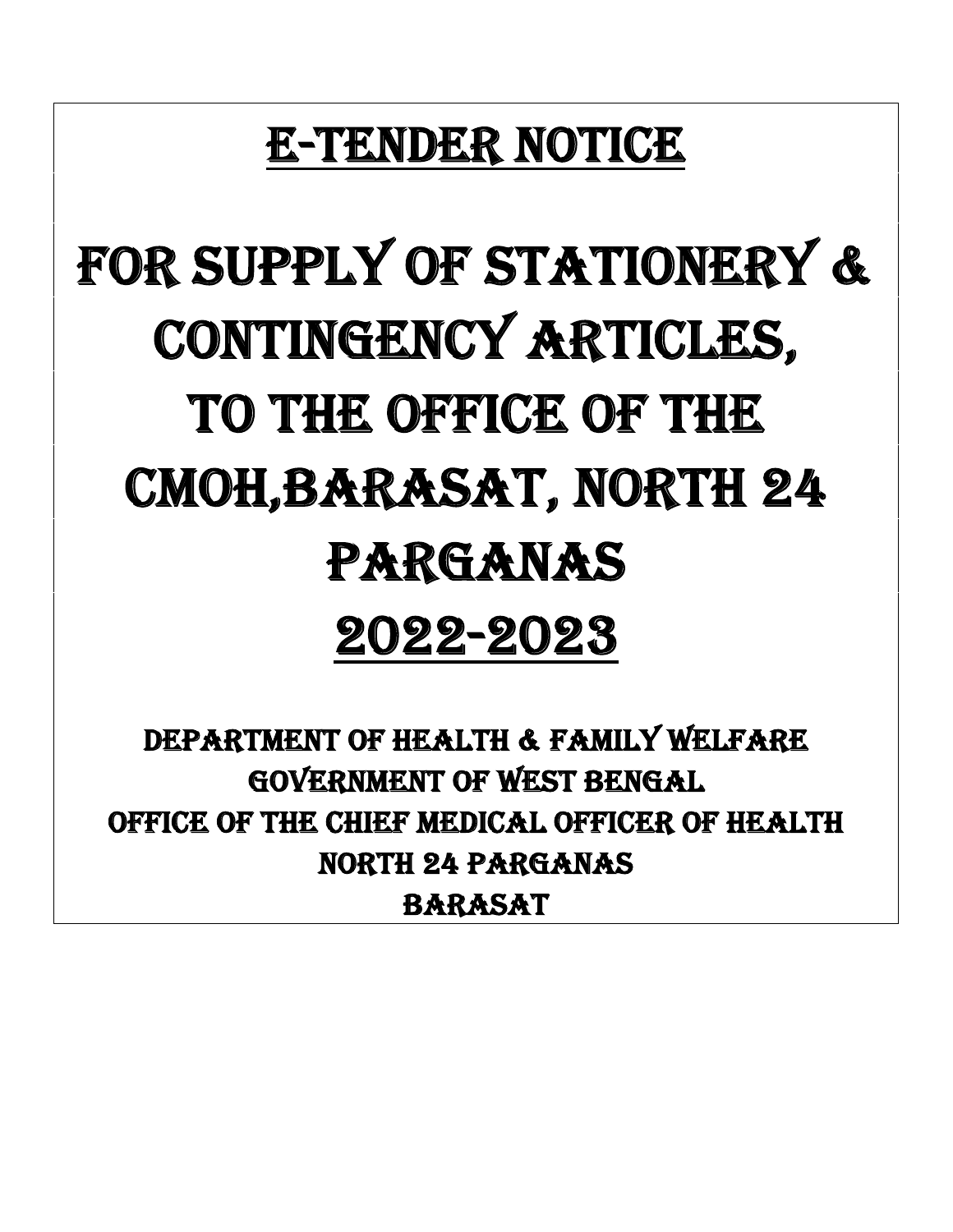

#### **NIT No. CMOH-N24Pgs/NHM-Tender/SCA-5178 Date : 28.05.2022**

#### **ELECTRONIC TENDER (e-Tender) NOTICE**

E-Tender is hereby invitedby the Chief Medical Officer of Health, North 24 Parganas.from bona fide Firms/Agencies for supply of **"Stationery & Contingency Articles",**to the office of the undersigned. (as per Section-VII).

Intended bidders are requested to submit their bids through e-Tender Portal (https://wbtenders.gov.in)by following the terms  $&$  conditions of this NIT and as per the date  $&$  time schedule mentioned below-

| SI.            | <b>Particulars</b>                                           | Date & Time          |
|----------------|--------------------------------------------------------------|----------------------|
| No.            |                                                              |                      |
|                | Date of publishing of NIT & OID online.                      | 28.05.2022, 6.00pm   |
| $\overline{2}$ | Online documents download start date.                        | 02.06.2022, 9.00 am  |
| 3              | Online documents download end date.                          | 16.06.2022, 5.00 pm  |
| 4              | Online Bid submission start date.                            | 02.06.2022, 10.00 am |
| 5              | Online Bid submission closing date.                          | 16.06.2022, 6.00 pm  |
| 6              | Online Bid opening date for Technical Proposals.             | 18.06.2022, 6.00 pm  |
| 7              | Online uploading the list for technically qualified bidders. | To be notified later |
| 8              | Date of online opening of Financial Proposal.                | To be notified later |

#### **DATE & TIME SCHEDULE FOR THE e-TENDER**

Any subsequent notices/circulars/corrigendum related to this e- tender shall be uploaded at **https://wbtenders.gov.in, www.wbhealth.gov.in, www.north24parganas.gov.in and https://north24parganashealth.org** websites only. Bidders are requested to check these websites regularly for this purpose.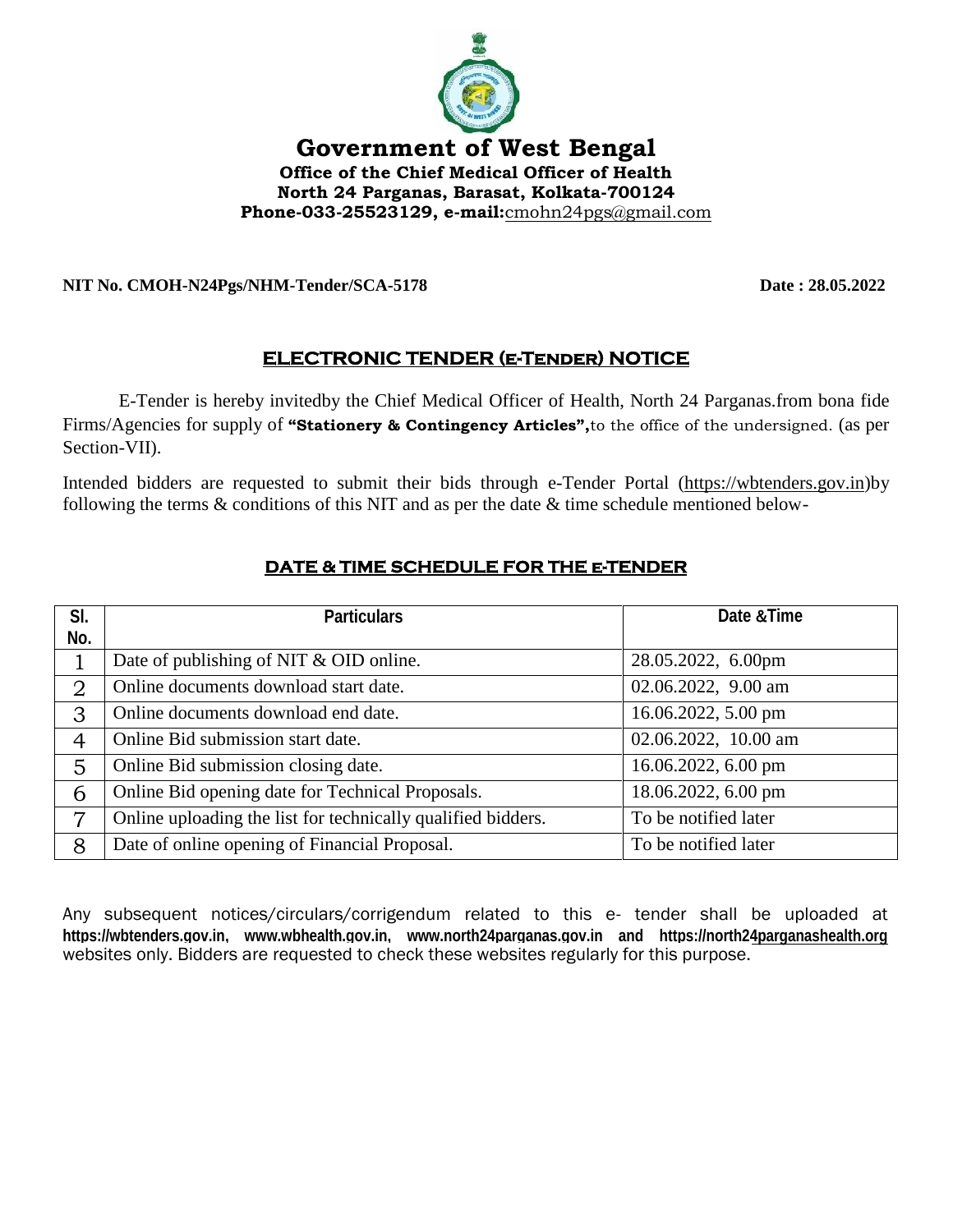#### **This e-tender document comprises of the following sections:**

Section I : Definition Section II : Requirements Section III : EMD Section IV : General Instructions to Bidders (GIB) Section V : Draft Proforma for Non-Conviction Certificate. Section VI : Tender Application Form Section VII : Item list &Specifications Section VIII :Eligibility Criteria & Terms & Conditions

The e-tender shall be evaluated under the two-bid system, i.e., through evaluation of technical and financial bids uploaded by the bidder online on the e-tender website of https://wbtenders.gov.in.

#### **Section I : Definition**

- 1. "Purchaser" means the e-tender inviting authority, purchasing goods and/ or services as incorporated in this etender enquiry document, either directly or on behalf of consignees. For this e-tender the purchaser is the CMOH, North 24 Parganas.
- 2. "Bid" means Proposal/ Quotation received from a Firm / Bidder against the e-tender.
- 3. "Bidder" means the Individual or Firm or Agencies submitting Bids/ Quotations.
- 4. "Contractor" means the individual or the firm supplying the goods and/ or services as incorporated in the contract.
- 5. "Goods" means the articles/material required to supply to the purchaser under the contract.
- 6. "Earnest Money Deposit" (EMD) means Bid Security/ monetary amount or financial guarantee to be furnished by a bidder along with its bid.
- 7. "Contract" means the written agreement entered into between the purchaser/ consignee and the contractor, together with all the documents mentioned therein and including all attachments, annexure etc. therein.
- 8. "Specification" means the document/ standard that prescribes the requirement with which goods and/ or service has to conform.
- 9. "Inspection" means activities such as measuring, examining, testing, gauging features of the goods and / or service and comparing the same with the specified requirement to determine conformity.
- 10. "Bill of Quantity (BOQ)" is the name for price schedule (financial bid) in e-tender software.

#### **Section II : Requirements**

1. **Supply of "Stationery & Contingency Articles",** to the office of the undersigned .**(AS per Section VII of this NIT).**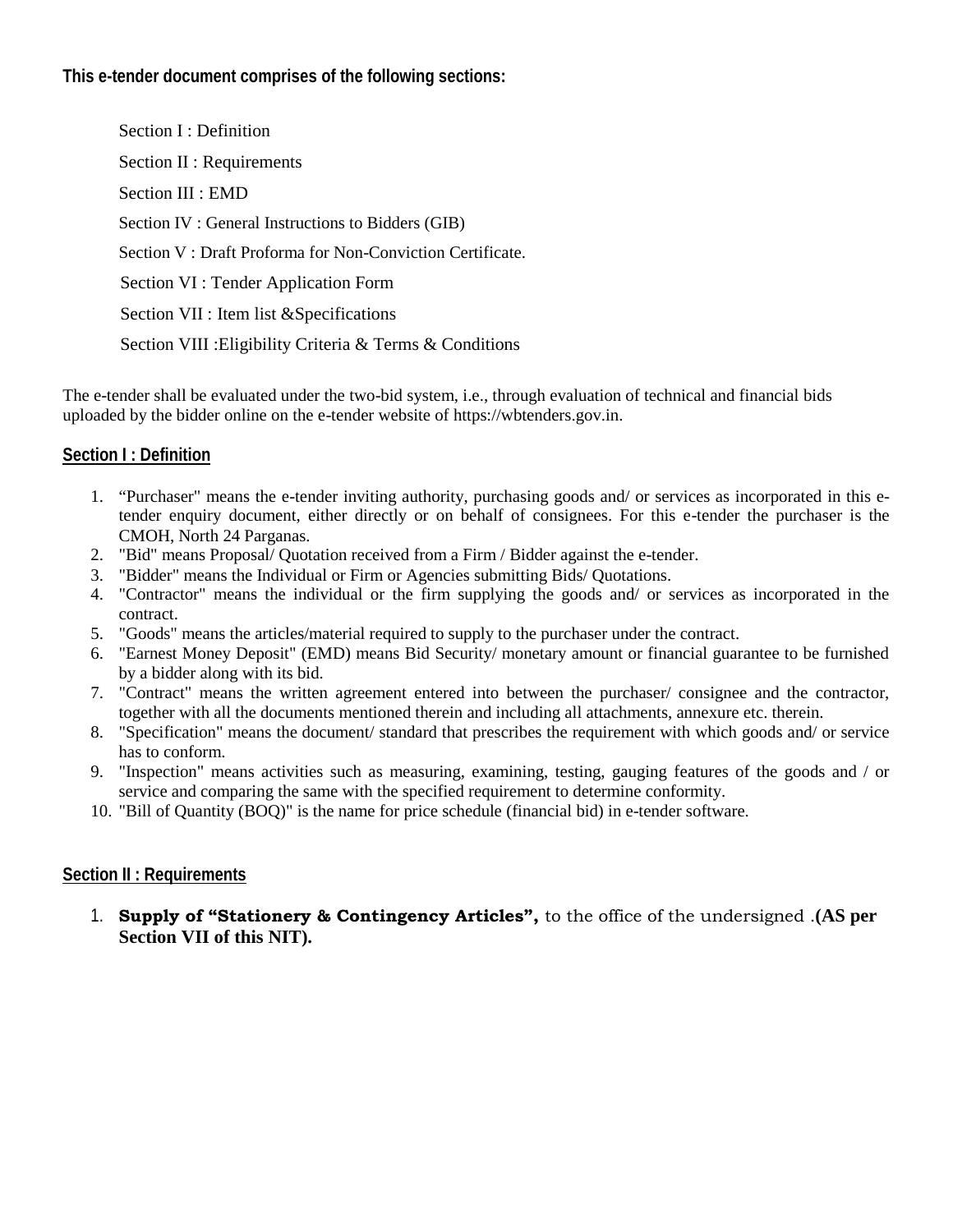#### **Section III : EMD**

| SI. No | <b>Particulars</b>                                                                                                                    | <b>EMD Amount</b> |
|--------|---------------------------------------------------------------------------------------------------------------------------------------|-------------------|
|        | Supply of "Stationery &<br><b>Contingency Articles", to</b><br>the office of the<br>undersigned. (AS per<br>Section VII of this NIT). | 10000.00          |

- a) Registered SSI units participating in Govt. tenders are eligible for exemptions from payment of earnest money and security deposit (EMSD) under Rules 47(A) (1) and 47(B)(7) of WBFR, vol.-I, read with Finance Dept. notification No. 10500-F Dt. 19.11.2004 and its clarification Vide memo. No. 4245-F (Y) dated 20.05.2013.
- **b)** The amount of Earnest Money to be submitted shall **be Rs. 10,000/- (Rupees Ten Thousand only).**
- **c) The process may be followed as per memorandum of the Finance Department Audit Branch vide Memo No-3975-F(Y) dated: 28 th. July, 2016.**

1. Loginbybidder:

a) A bidder desirous of taking part in a tender invited by a State Government Office/PSU/Autonomous Body/Local Body/ PRls, e tc shalllogintothe e-Procurement portal ofthe Government ofWest Bengalhttps://wbtenders.gov.in usinghislogin ID andpassword. a) A bidder desirous of taking part in a tender invited by a State Govern Office/PSU/Autonomous Body/Local Body/ PRIs, etc shall logint othe e-Procurement por Government of West Bengalhttps://wbtenders.gov.in using his log a) A bidder desirous of taking part in a tender invited by a State<br>Office/PSU/Autonomous Body/Local Body/ PRIs, etc shalllogintothe e-Procureme<br>Government of West Bengalhttps://wbtenders.gov.in usinghislogin ID and<br>passwor

i) Netbanking (anyofthe bankslisted inthe ICICIBankPayment gateway) incase ofpayment through ICICIBankPaymentGateway; i) Netbanking (anyofthe bankslisted inthe ICICIBankPayment gateway) incase of<br>ICICIBankPaymentGateway;<br>ii) RTGS/NEFTincaseofoffline p a ym e n tthroughbankaccount in anyBank<br>2. Paymentprocedure:

2. Paymentprocedure:

a) Payment by Net Banking (any enlisted bank) through ICICIBankPaymentGateway

i.)Onselection ofnetbankingasthe paymentmode,the bidder will bedirected toICICIBank Payment Gateway webpage(along with astring containing a Unique ID)where hewill selectthe Bank through which hewants to dothe transaction. i.)Onselection ofnetbankingasthe paymentmode, the bidder will bedirected to ICICIBank Payment<br>Gateway webpage(along with astring containing a Unique ID) where he will select the Bank through<br>which hewants to dothe transact

banktoprocessthetransaction.

iii.)Bidder willreceivea confirmation messageregarding success/failure ofthe transaction.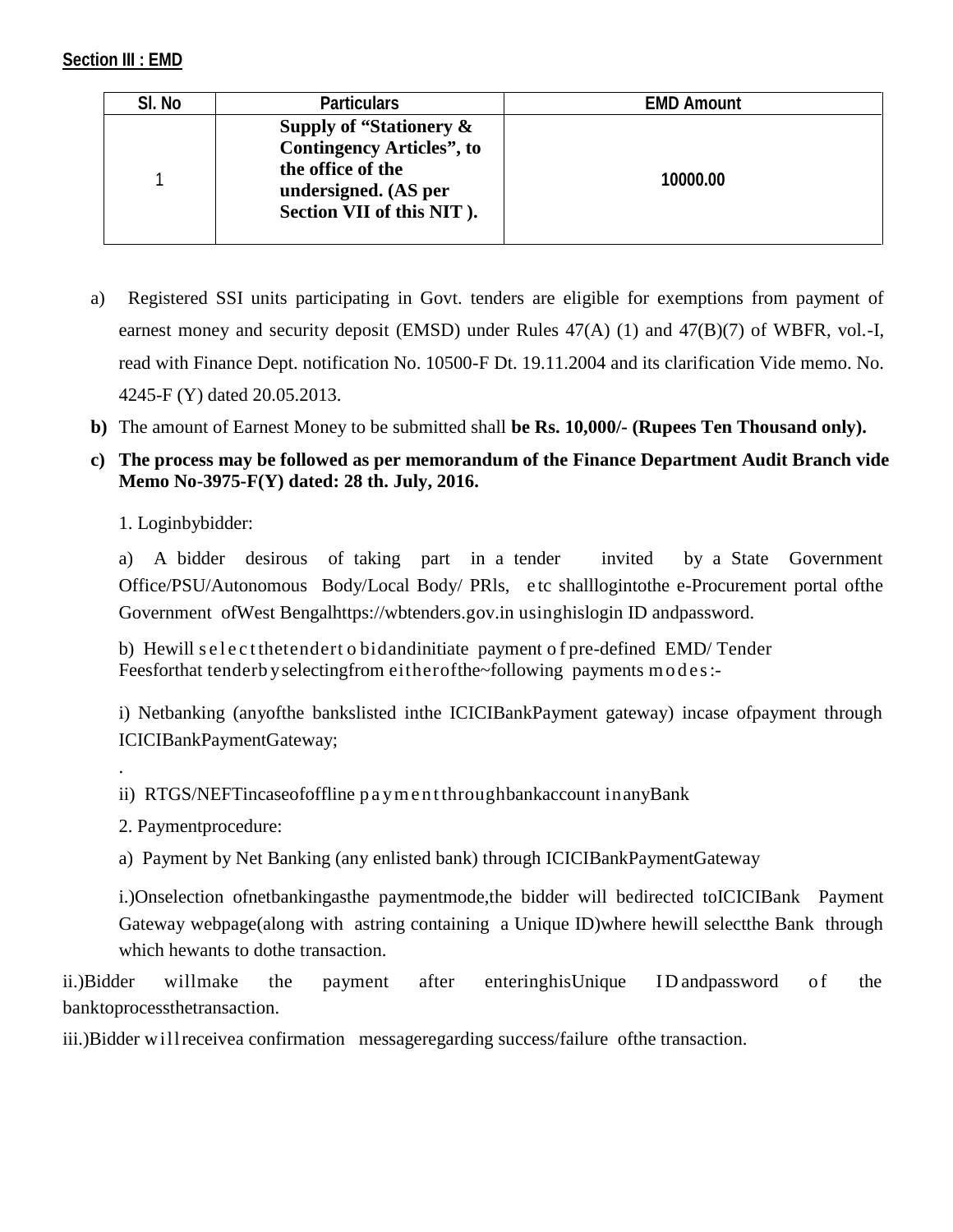iv. ) If thetransaction is successful, the account paid b y the bidder will getcreditedin the<br>respective Pooling account of the State Government/PSU/Autonomous Body/Local respective Pooling account of the State Government/PSU/Autonomous Body/Local Body/P, R.Is, etc maintained with the Focal Point BranchofICICIBankatR.N.Mukherjee iv. ) If the transaction is successful, the account paid by the bidder will getcredited in the respective Pooling account of the State Government/PSU/Autonomous Body/Local Body/P, R.Is, etc maintained with the Focal Point

v.) Ifthetransaction isfailure, thebidderwillagaintryfor paymentbygoingback tothefirst step.

#### b) Payment through RTGS/NEFT

i) On selection of RTGS/NEFT as the payment mode, the e-Procurement Portal will show a pre- filled challan having details to process RTGS/NEFT transaction.

ii) The bidder will print the challan and use the prefilled information to make RTGS/NEFT payment using his bank account.

iii)Once payment is made , the bidder will come back to the e- procurement portal after expiry of a reasonable time to enable the NEFT/ RTGS process to complete ,in order to verify the payment made and continue the bidding process.

iv) If verification is successful, the fund will get credited to the respective Pooling Account of the State Government / PSU/Autonomous Body/Local Body/ PRIs etc. Maintained with the focal point branch of ICICI Bank at R.N.Mukherjee Road, Kolkata for collection of EMD /Tender Fees.

v) Hereafter, the bidder will go to e-Procurement Portal for submission of the bid .vi) But if the payment verification is unsuccessful, the amount will be returned to the bidder's account.

3. Refund/ Settlement Process.

i) After opening of the bids and technical evaluation of the same by the tender inviting authority through electronic processing in the e-payment portal of the State Government, the tender inviting committee will declare the status of the bids as successful or unsuccessful which will be made available, along with the details of unsuccessful bidders, to the ICICI Bank by the e procurement portal through web services.

ii) On receipt of the information from the e procurement portal, the bank will refund, through an automated process, the EMD of the bidders disqualified at the technical evaluation to the respective bidders' bank account from which they made payment transaction. Such refund will take place within T+2 bank working days where T will mean the date on which information on rejection of bid is uploaded to the e procurement portal by the tender inviting authority.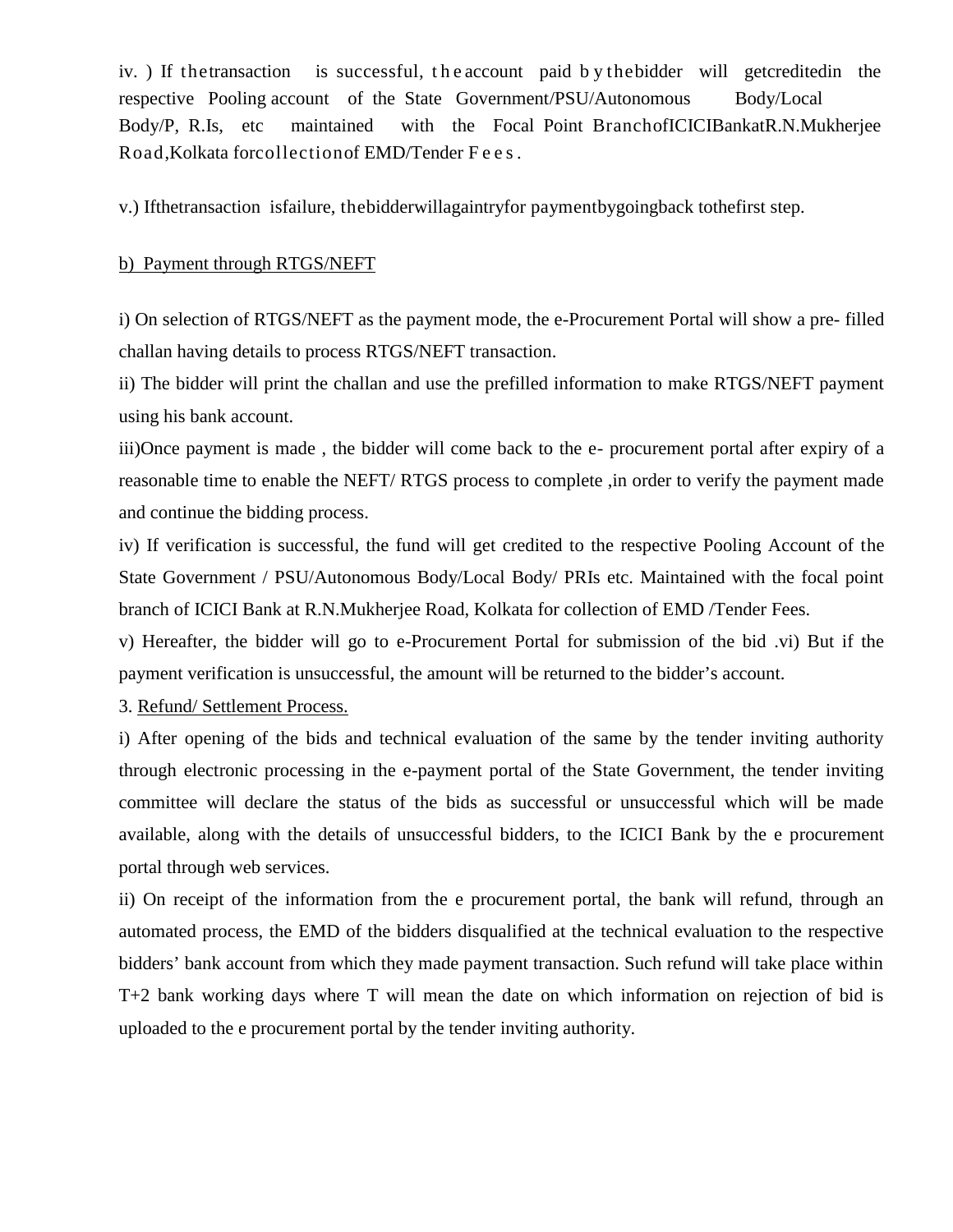iii) Once the financial bid evaluation is electronically processed in the e- procurement portal, EMD of the technically qualified bidders other than that of L1 and L2 bidders will be refunded, through an automated process, to the respective bidder's bank account from which they made the payment transaction. Such refund will take place within  $T+2$  bank working days where T will mean the date on which information on rejection of bid is uploaded to the e procurement portal by the tender inviting authority. However, L2 bidder should not be rejected till the LOI process is successful.

iv) If the L1 bidder accept the LOI and the same is processed electronically in the e- procurement portal, EMD of the L2 bidder will be refunded through an automated process, to his bank account from which he made the payment transaction. Such refund will take place within T+2 bank working days where T will mean the date on which information on Award of contract (AOC) to the L1 bidder is uploaded to the e-procurement portal the tender inviting authority.

v) As soon as the L1 bidder is awarded the contract (AOC), and the same is processed electronically in the e- procurement portal –

a) EMD of the L1 Bidder of the tenders of the State Government Offices will automatically get transferred from the Pooling account to the State Government Deposit Head'8443-00-103-001-07' through GRIPS along with the bank particulars of the L1 bidder.

b) EMD of the L1 bidder for the tenders of the State,/PSU/Autonomous Bodies/ Local Bodies/ PRIs etc. will automatically get transferred from the pooling account to their respective linked bank accounts along with the bank particulars of the L1 bidder.

In both the above cases, such Transfer will take place within  $T+1$  bank working days where T will mean the date on which the award of contract (AOC) is issued.

vi) The bank will share the details of GRN No. generated on successful entry in GRIPS with the e procurement portal for updation.

vii) Once the EMD of L bidder is transferred in the manner mentioned above ,Tender fees, if any, deposited by the bidders will be transferred electronically from the pooling account of the Government Revenue Receipt Head "0070-60-800-013-27" through GRIPS for Government Tenders and to the respective linked bank accounts for State/ PSU/Autonomous Body/Local Body/ PRIs etc. Tenders.

viii) All refunds will be made mandatorily to the bank account from which the payment of EMD and tender fees (if any) were initiated.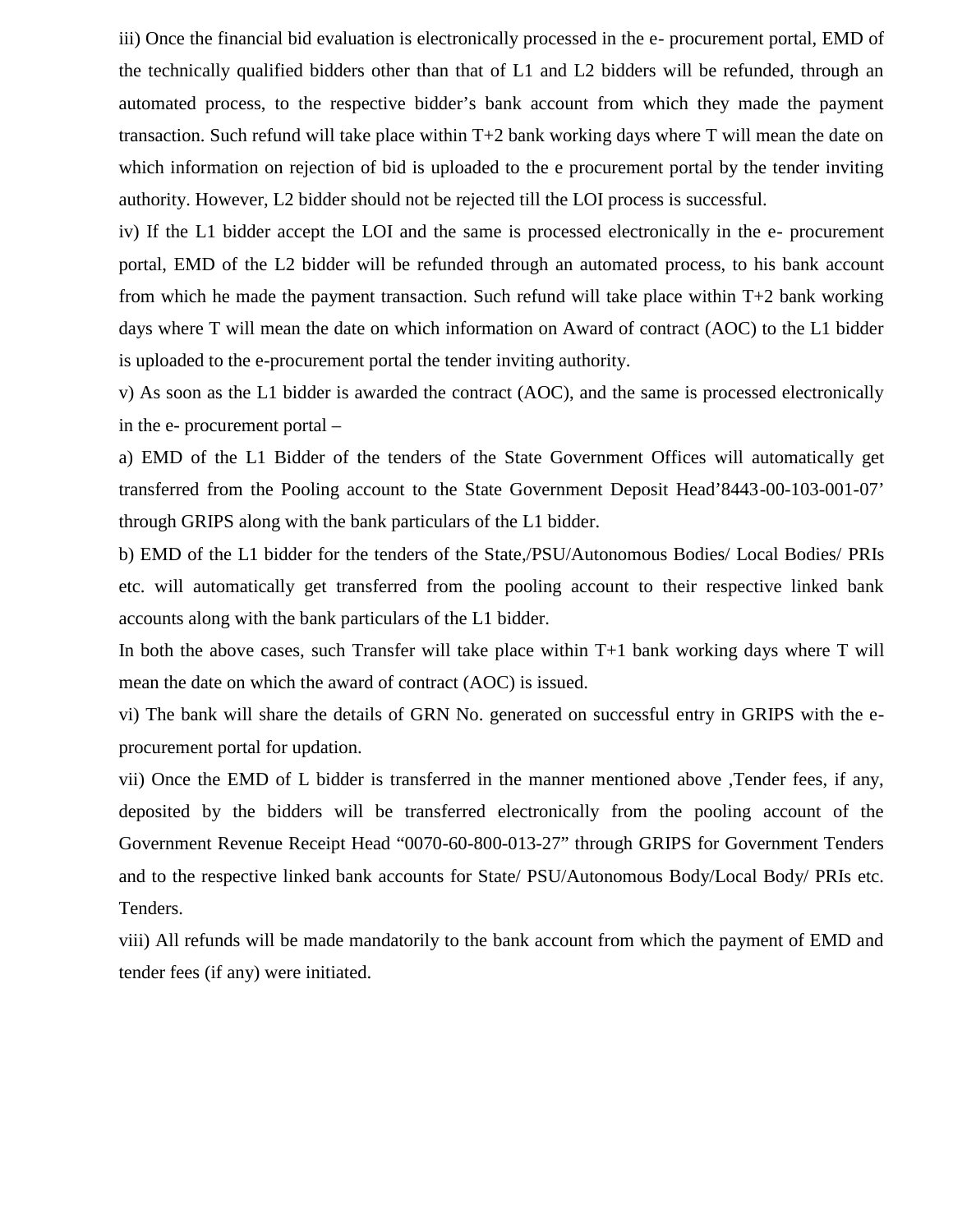#### **Performance Security**

- 1. Within 15 (fifteen) days from the date of issue of notification of award by the purchaser, the contractor shall furnish performance security to the health facility for an amount equal to 3% of tendered value. The performance security shall be retained up to 6 (six) months after the date of completion of all contractual obligations by the contractor.
- 2. The performance security shall be deposited in Indian Rupees to the state government through TR Challan under budgetary head of account 8443-00-103-Earnest Money-01-07-Deposits. No other forms of deposit can /will be entertained by authority.

In the event of any failure /default of the contractor with or without any quantifiable loss to the health facility/ purchaser/ government, the amount of the performance security is liable to be forfeited by the health facility/ purchaser/ Administrative Department.

In the event of any amendment issued to the contract, the contractor shall, within 21 (twenty one) days of issue of the amendment, furnish the corresponding amendment to the performance security (as necessary), rendering the same valid in all respects in terms of the contract, as amended.

In reference to above, the health facility will release the performance security without any interest to the contractor on completion of the contractor's all contractual obligations.

Earnest money will be returned to the unsuccessful bidders without any interest after conclusion of the resultant contract. The earnest money of successful bidder shall be returned without any interest after completion of entire job assigned to the selected bidder on furnishing the completion certificate from the concerned authority.

#### **Section IV : General Instruction to the bidders**

#### **Technical Proposal**

#### **1. Statutory Cover shall contain the following documents:**

- 1. Application to participate in e-tender as per Section VI: Tender Application Form
- 2. Technical Documents
- 3. Scanned copy of EMD.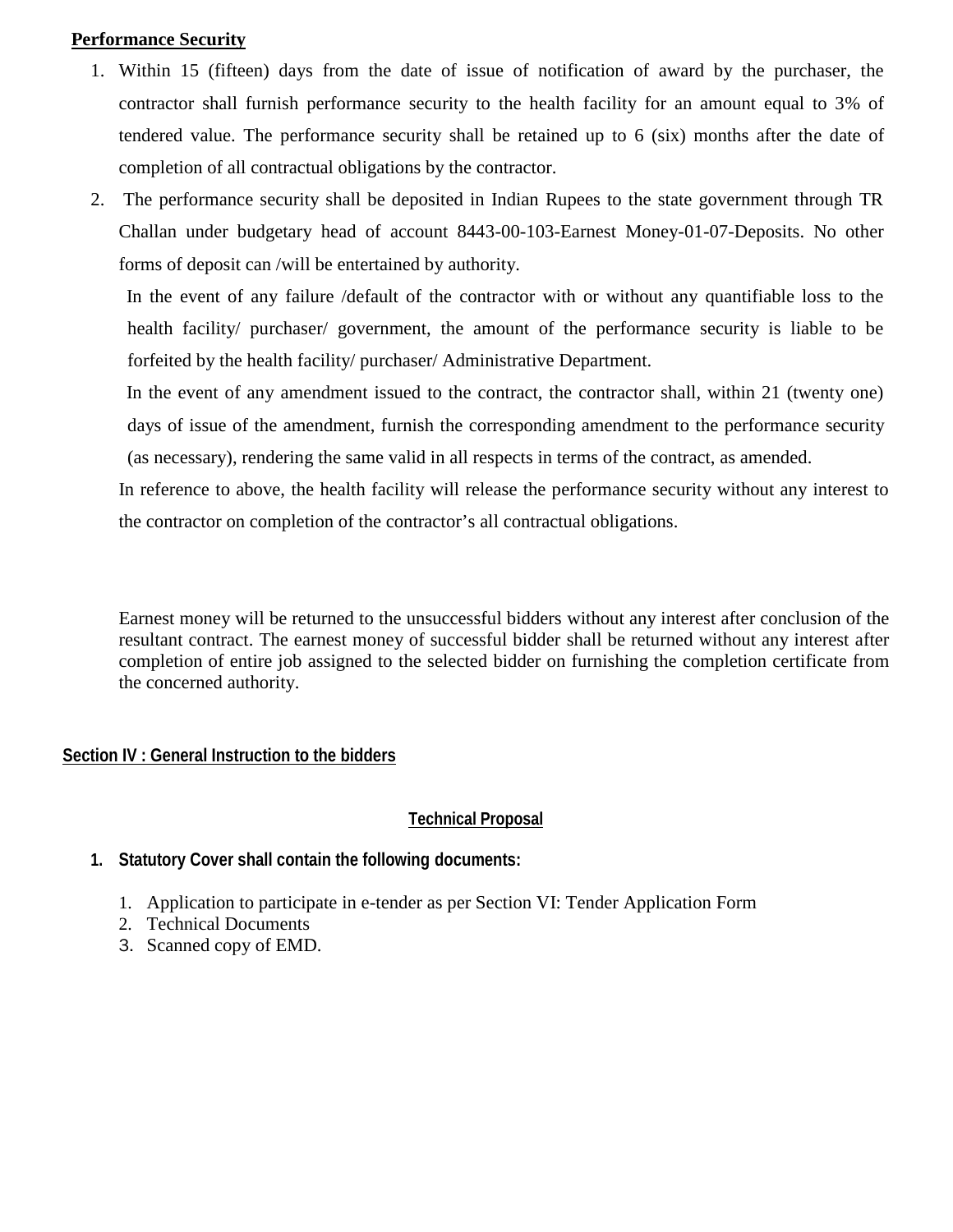**2. Non Statutory Cover will contain the following documents-**

| SI.<br>No.              | Category<br><b>Name</b> | Detail(s)                                                                                                                                                                                                                                                             |  |
|-------------------------|-------------------------|-----------------------------------------------------------------------------------------------------------------------------------------------------------------------------------------------------------------------------------------------------------------------|--|
| 1                       | Certificate(s)          | 1. PAN, IT return $(AY 21-22)$<br>2. Professional Tax Registration Certificate/ and Challan<br>deposited for the Financial Year 2022-23.<br>3. GST Registration Certificate                                                                                           |  |
| $\mathbf 2$             | Company<br>Detail(s)    | Certificate of Incorporation/ Partnership Deed (*WA)<br>1.<br>Updated Trade License/Enlistment. (2022-2023)<br>2.<br>3. Power of Attorney in favour of signatory of bid.(*WA)                                                                                         |  |
| 3.                      | <b>Credential</b>       | Successful supply certificates & Work Orders from any Govt.<br>1.<br>Organization.                                                                                                                                                                                    |  |
| $\overline{\mathbf{A}}$ | <b>Declaration</b>      | Audited Balance Sheet , Trading and Profit & Loss A/c of<br>1.<br>$(F.Y - 2020 - 21)$<br>2. Non-Conviction Certificate as per Section V.<br>(Duly<br>Notarized after the date of publication of this NIT)<br>Application in the letter head of the firm/company<br>3. |  |
| 5.                      | <b>Others</b>           | 1. As mentioned in Section VII                                                                                                                                                                                                                                        |  |

#### **(\*WA-Where Applicable)**

#### **3. Financial Proposal (Single File)**

The price schedule in form of BOQ (excel file) will be found under the published NIT schedule in the website(https://wbtenders.gov.in) and the least/ offer price must be quoted against each item(s),

#### **Opening of Tender**

The purchaser will open the bids on the specified date and time as indicated in the NIT. The Bidder/Authorized representative of the bidder may attend on the date of opening of bid as well as the pre-bid meeting as per schedule. The EMD for the said tender shall be verified first. The statutory papers will be examined and evaluated before evaluation of non-statutory documents. After this, the online price bids or financial bid of only the technically qualified bidders shall be opened for further evaluation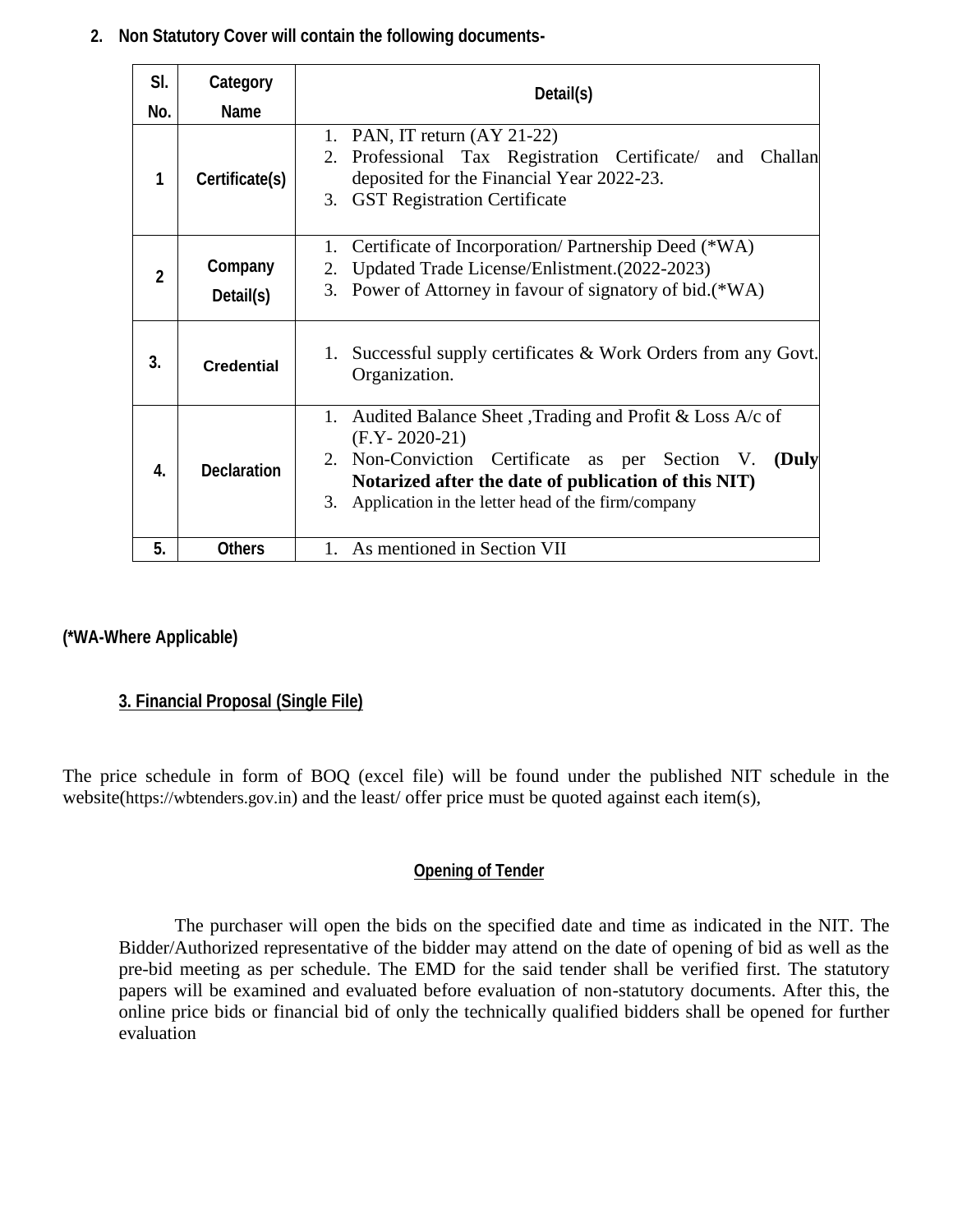#### **Opening of Technical Proposals:**

Technical proposals will be opened by members of the Tender Evaluation Committee electronically from the e-tender website using their Digital Signature Certificates (DSCs).

In the Technical Proposal, the Cover (folder) for Statutory Documents will be opened first and if found in order, the cover (folder) for Non-Statutory Documents will be opened. IF ANY DOCUMENT REQUIRED TO BE SUBMITTED FOR e-TENDER BY THE BIDDER IN HIS/HER TECHNICAL/FINANCIAL PROPOSAL,BUT NOT SUBMITTED OR IS FOUND TO BE DEFICIENT IN ANY MANNER AT ANY STAGE AFTER OPENING OF BID, THE BID MAY BE SUMMARILY REJECTED.

During evaluation, the Committee will examine the original documents as they are uploaded asetender documents as per Section-IV clause 1 & 2. The date  $\&$  time of such examination of documents will be notified later. If the said documentsin original are not produced within the specified date & time, the bid proposals will be liable for rejection.

The e-Tender Selection Committee reserves the right to reject any application/bid without assigning any reason.

Section V : Draft Proforma for Non-Conviction (In a form of affidavit in Rs.10 Non-judicial Stamp Paper)

The bidder shall provide an undertaking that the proprietor/ promoter/ director of the firm, its employee, partner or representative are not convicted by a court of law for offence involving moral turpitude in relation to business dealings such as bribery, corruption, fraud, substitution of bids, interpolation, misrepresentation, evasion, or habitual default in payment of taxes etc. The firm does not employ a government servant, who has been dismissed or removed on account of corruption. The firm has not been de barred, blacklisted by any government ministry/ department/ local government/ PSU etc. in the last two years from scheduled date of opening of this e-tender.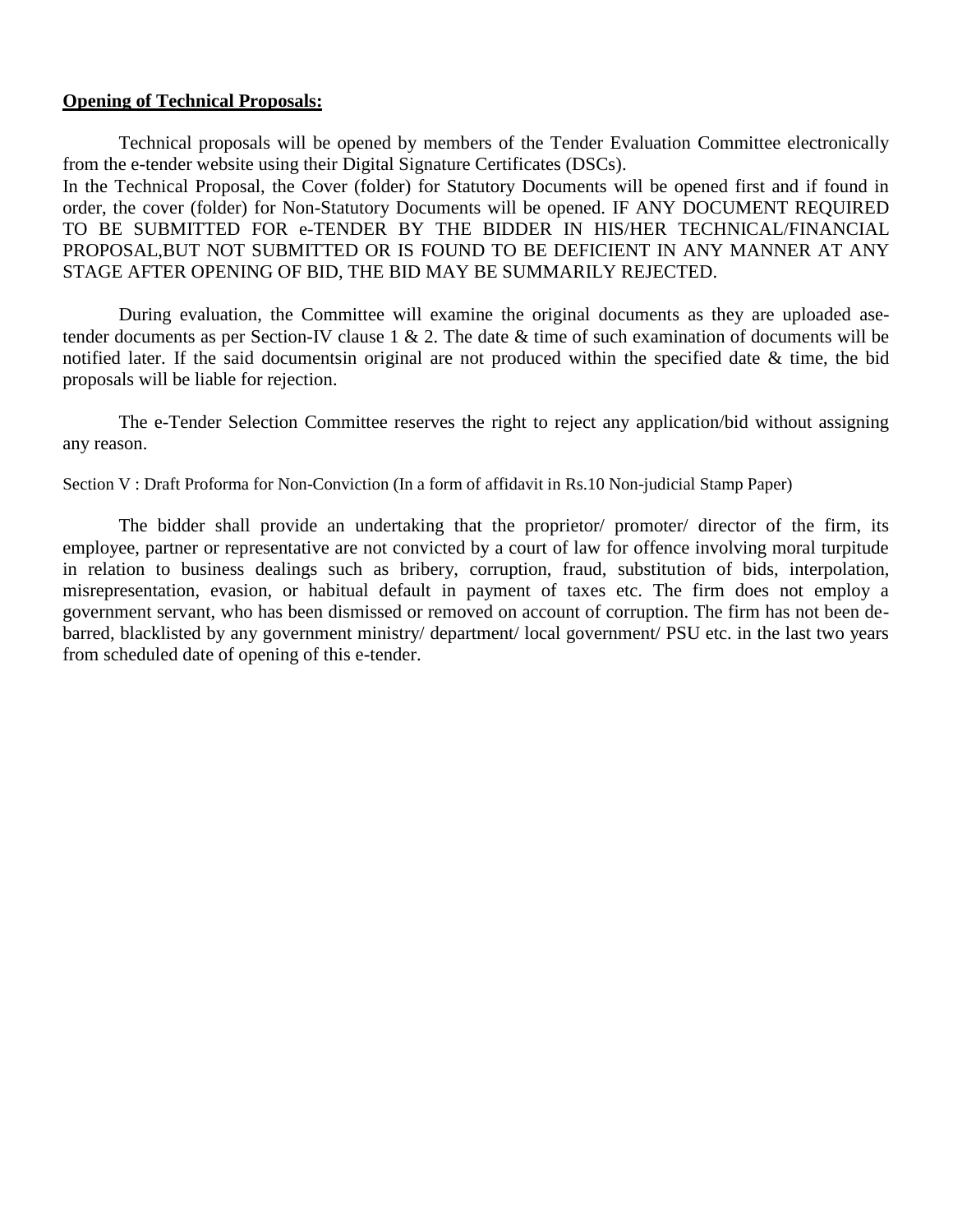**To The Chief Medical Officer of Health North 24 Parganas**

#### **Ref: Your e-tender document No. ……………………………………..**

I/We, the undersigned have examined the entire e-tender document, including amendment/corrigendum number, dated……………………….(if any)eligibility criteria,required documentations, terms & conditions etc.The receipt of which is hereby confirmed.

I/We now offer to supply and deliver the goods and/ or services in conformity with your above referred document for the sum, as shown in the price schedule/Bill of Quantity attached herewith and made part of this bid.

I/We hereby declare that all data and documents submitted by us in our bid in this e-tender are genuine and true, to the best of our knowledge and belief.

If my/our bid is accepted, we undertake to supply the goods or service as per the specification, in accordance with the delivery schedule and terms and conditions, including amendment/ corrigendum if any.

I/We further understand that you are not bound to accept the lowest or any bid you mayreceive against your above-referred tender enquiry.

I/We confirm that we do not stand deregistered/banned/blacklisted by any Government Authorities/ Organization/ Institution/ local bodies and never convicted by any Court of law for any offence.

Brief of court/legal cases pending, if any, are following:

We would authorize and request any Bank, person, Firm or Corporation to furnish pertinent information as deemed necessary and/or as requested by you to verify this statement.

I/We understand that the e-Tender Selection Committee reserves the right to reject any application/bid without assigning any reason.

**(Signature with date) (Name,designation, seal of authorised person to sign bid for and on behalf ofBidder)**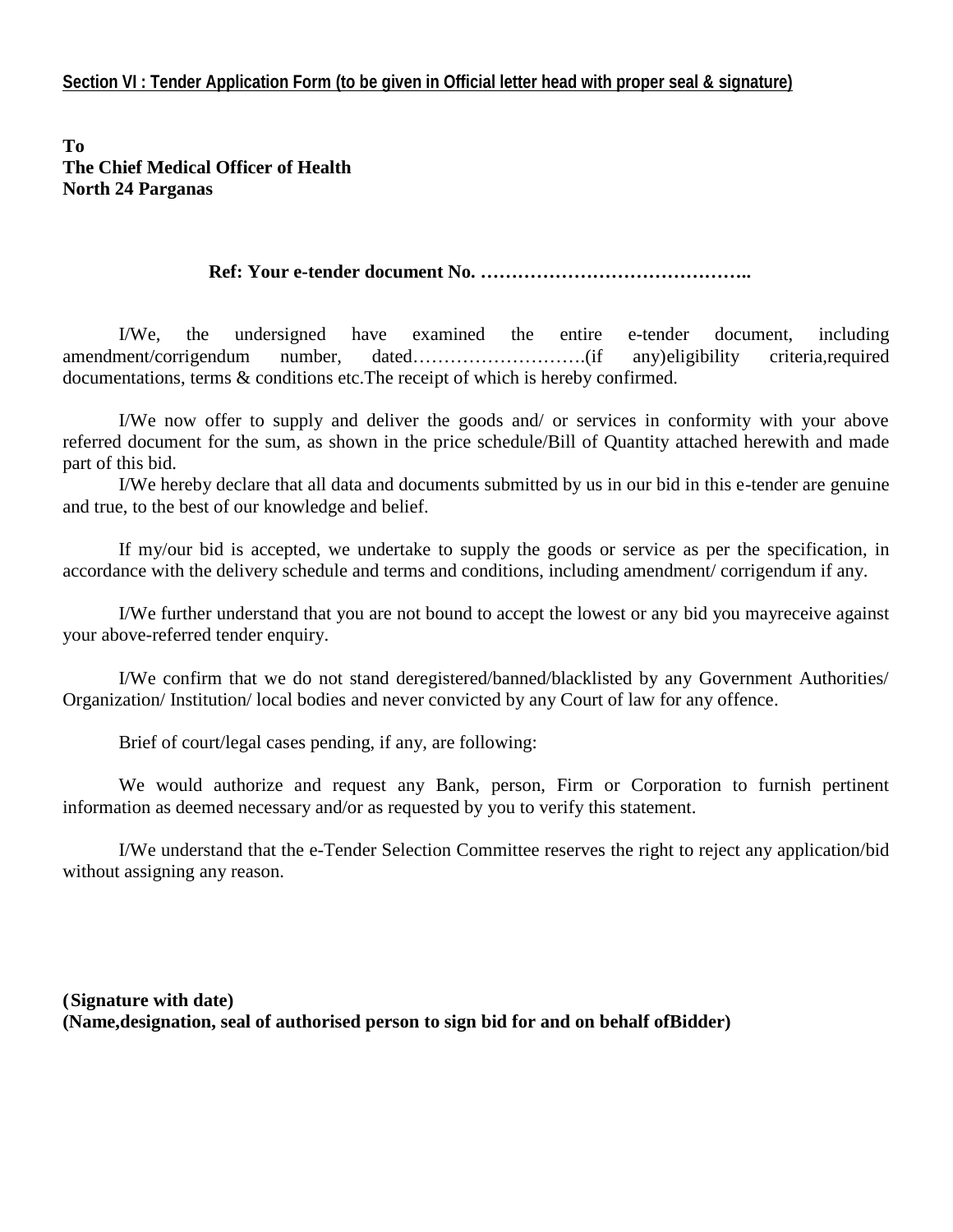| 01<br><b>HP 12 A Catridge</b><br>01<br>02.<br>A4 size paper 70 GSM (Ream)<br>01<br>03.<br><b>Attendance Register</b><br>01<br>04.<br><b>Gel Pen (Green)</b><br>01<br>05.<br>01<br><b>Gel Pen (Black)</b><br>06.<br><b>Gel Pen (Blue)</b><br>01<br>07.<br>Gel Pen (Red)<br>01<br>08.<br><b>Mosquito repellent Machine</b><br>01<br>Bound register 8 No.<br>09.<br>01<br>01<br>10.<br><b>Bound Register 16 No.</b><br><b>Bound Register 20 No.</b><br>01<br>11.<br><b>Bound Register 24 No.</b><br>12.<br>01<br>13.<br>12 Digit Calculator<br>01<br><b>Big size Candle</b><br>14.<br>01<br><b>Channel File</b><br>15.<br>01<br>16.<br>01<br><b>Computer Executive Bond paper</b><br>17.<br><b>Cello Tape</b><br>01<br>18.<br><b>Black Tape</b><br>01<br>19.<br><b>Dendrite Tube</b><br>01<br><b>Cover file (Four Folder)</b><br>01<br>20.<br>21.<br><b>Duster</b><br>01<br>22.<br>Envelope (27.5 cm X 12.5 cm)<br>01<br>23.<br>Envelope $(40 \text{ cm X } 30 \text{ cm})$<br>01<br>Lock & Key 6 Lever<br>01<br>24.<br>Lock & Key 7 Lever<br>25.<br>01<br>26.<br>01<br>Lock & Key 8 Lever<br>27.<br>Lifebuoy Soap (65gm)<br>01<br><b>Mosquito Coil</b><br>01<br>28.<br>29.<br><b>Match Box</b><br>01<br><b>Muriatic Acid (500ml)</b><br>30.<br>01<br>31.<br><b>Naphthalene Balls</b><br>01<br>32.<br><b>Legal Size paper (Ream)</b><br>01<br><b>Paper Weight</b><br>01<br>33.<br>34.<br>01<br><b>Phore</b><br><b>Exercise Book</b><br>01<br>35.<br>01<br>36.<br><b>Eraser with pen type</b><br><b>Folder File</b><br>01<br>37.<br>Flap (Bundle)<br>01<br>38.<br><b>Fevi stick</b><br>39<br>01<br>Liquid Gum (150ml)<br>01<br>40.<br><b>Highlighter Pen</b><br>01<br>41.<br>42.<br><b>Hit Spray for Mosquito</b><br>01<br><b>Gems Clip</b><br>43.<br>01<br>44.<br><b>Room freshner</b><br>01<br>45.<br>01<br><b>Stamp Pad (Big Size)</b><br><b>Stamp Pad (Small Size)</b><br>46.<br>01<br>47.<br><b>Stapler (Big Size)</b><br>01<br>48.<br><b>Stapler (Small Size)</b><br>01 | <b>SI. No.</b> | <b>ITEMS</b>      | <b>UNT</b> |
|---------------------------------------------------------------------------------------------------------------------------------------------------------------------------------------------------------------------------------------------------------------------------------------------------------------------------------------------------------------------------------------------------------------------------------------------------------------------------------------------------------------------------------------------------------------------------------------------------------------------------------------------------------------------------------------------------------------------------------------------------------------------------------------------------------------------------------------------------------------------------------------------------------------------------------------------------------------------------------------------------------------------------------------------------------------------------------------------------------------------------------------------------------------------------------------------------------------------------------------------------------------------------------------------------------------------------------------------------------------------------------------------------------------------------------------------------------------------------------------------------------------------------------------------------------------------------------------------------------------------------------------------------------------------------------------------------------------------------------------------------------------------------------------------------------------------------------------------------------------------------------------------------------------------------------------------------------------------------|----------------|-------------------|------------|
|                                                                                                                                                                                                                                                                                                                                                                                                                                                                                                                                                                                                                                                                                                                                                                                                                                                                                                                                                                                                                                                                                                                                                                                                                                                                                                                                                                                                                                                                                                                                                                                                                                                                                                                                                                                                                                                                                                                                                                           |                |                   |            |
|                                                                                                                                                                                                                                                                                                                                                                                                                                                                                                                                                                                                                                                                                                                                                                                                                                                                                                                                                                                                                                                                                                                                                                                                                                                                                                                                                                                                                                                                                                                                                                                                                                                                                                                                                                                                                                                                                                                                                                           |                |                   |            |
|                                                                                                                                                                                                                                                                                                                                                                                                                                                                                                                                                                                                                                                                                                                                                                                                                                                                                                                                                                                                                                                                                                                                                                                                                                                                                                                                                                                                                                                                                                                                                                                                                                                                                                                                                                                                                                                                                                                                                                           |                |                   |            |
|                                                                                                                                                                                                                                                                                                                                                                                                                                                                                                                                                                                                                                                                                                                                                                                                                                                                                                                                                                                                                                                                                                                                                                                                                                                                                                                                                                                                                                                                                                                                                                                                                                                                                                                                                                                                                                                                                                                                                                           |                |                   |            |
|                                                                                                                                                                                                                                                                                                                                                                                                                                                                                                                                                                                                                                                                                                                                                                                                                                                                                                                                                                                                                                                                                                                                                                                                                                                                                                                                                                                                                                                                                                                                                                                                                                                                                                                                                                                                                                                                                                                                                                           |                |                   |            |
|                                                                                                                                                                                                                                                                                                                                                                                                                                                                                                                                                                                                                                                                                                                                                                                                                                                                                                                                                                                                                                                                                                                                                                                                                                                                                                                                                                                                                                                                                                                                                                                                                                                                                                                                                                                                                                                                                                                                                                           |                |                   |            |
|                                                                                                                                                                                                                                                                                                                                                                                                                                                                                                                                                                                                                                                                                                                                                                                                                                                                                                                                                                                                                                                                                                                                                                                                                                                                                                                                                                                                                                                                                                                                                                                                                                                                                                                                                                                                                                                                                                                                                                           |                |                   |            |
|                                                                                                                                                                                                                                                                                                                                                                                                                                                                                                                                                                                                                                                                                                                                                                                                                                                                                                                                                                                                                                                                                                                                                                                                                                                                                                                                                                                                                                                                                                                                                                                                                                                                                                                                                                                                                                                                                                                                                                           |                |                   |            |
|                                                                                                                                                                                                                                                                                                                                                                                                                                                                                                                                                                                                                                                                                                                                                                                                                                                                                                                                                                                                                                                                                                                                                                                                                                                                                                                                                                                                                                                                                                                                                                                                                                                                                                                                                                                                                                                                                                                                                                           |                |                   |            |
|                                                                                                                                                                                                                                                                                                                                                                                                                                                                                                                                                                                                                                                                                                                                                                                                                                                                                                                                                                                                                                                                                                                                                                                                                                                                                                                                                                                                                                                                                                                                                                                                                                                                                                                                                                                                                                                                                                                                                                           |                |                   |            |
|                                                                                                                                                                                                                                                                                                                                                                                                                                                                                                                                                                                                                                                                                                                                                                                                                                                                                                                                                                                                                                                                                                                                                                                                                                                                                                                                                                                                                                                                                                                                                                                                                                                                                                                                                                                                                                                                                                                                                                           |                |                   |            |
|                                                                                                                                                                                                                                                                                                                                                                                                                                                                                                                                                                                                                                                                                                                                                                                                                                                                                                                                                                                                                                                                                                                                                                                                                                                                                                                                                                                                                                                                                                                                                                                                                                                                                                                                                                                                                                                                                                                                                                           |                |                   |            |
|                                                                                                                                                                                                                                                                                                                                                                                                                                                                                                                                                                                                                                                                                                                                                                                                                                                                                                                                                                                                                                                                                                                                                                                                                                                                                                                                                                                                                                                                                                                                                                                                                                                                                                                                                                                                                                                                                                                                                                           |                |                   |            |
|                                                                                                                                                                                                                                                                                                                                                                                                                                                                                                                                                                                                                                                                                                                                                                                                                                                                                                                                                                                                                                                                                                                                                                                                                                                                                                                                                                                                                                                                                                                                                                                                                                                                                                                                                                                                                                                                                                                                                                           |                |                   |            |
|                                                                                                                                                                                                                                                                                                                                                                                                                                                                                                                                                                                                                                                                                                                                                                                                                                                                                                                                                                                                                                                                                                                                                                                                                                                                                                                                                                                                                                                                                                                                                                                                                                                                                                                                                                                                                                                                                                                                                                           |                |                   |            |
|                                                                                                                                                                                                                                                                                                                                                                                                                                                                                                                                                                                                                                                                                                                                                                                                                                                                                                                                                                                                                                                                                                                                                                                                                                                                                                                                                                                                                                                                                                                                                                                                                                                                                                                                                                                                                                                                                                                                                                           |                |                   |            |
|                                                                                                                                                                                                                                                                                                                                                                                                                                                                                                                                                                                                                                                                                                                                                                                                                                                                                                                                                                                                                                                                                                                                                                                                                                                                                                                                                                                                                                                                                                                                                                                                                                                                                                                                                                                                                                                                                                                                                                           |                |                   |            |
|                                                                                                                                                                                                                                                                                                                                                                                                                                                                                                                                                                                                                                                                                                                                                                                                                                                                                                                                                                                                                                                                                                                                                                                                                                                                                                                                                                                                                                                                                                                                                                                                                                                                                                                                                                                                                                                                                                                                                                           |                |                   |            |
|                                                                                                                                                                                                                                                                                                                                                                                                                                                                                                                                                                                                                                                                                                                                                                                                                                                                                                                                                                                                                                                                                                                                                                                                                                                                                                                                                                                                                                                                                                                                                                                                                                                                                                                                                                                                                                                                                                                                                                           |                |                   |            |
|                                                                                                                                                                                                                                                                                                                                                                                                                                                                                                                                                                                                                                                                                                                                                                                                                                                                                                                                                                                                                                                                                                                                                                                                                                                                                                                                                                                                                                                                                                                                                                                                                                                                                                                                                                                                                                                                                                                                                                           |                |                   |            |
|                                                                                                                                                                                                                                                                                                                                                                                                                                                                                                                                                                                                                                                                                                                                                                                                                                                                                                                                                                                                                                                                                                                                                                                                                                                                                                                                                                                                                                                                                                                                                                                                                                                                                                                                                                                                                                                                                                                                                                           |                |                   |            |
|                                                                                                                                                                                                                                                                                                                                                                                                                                                                                                                                                                                                                                                                                                                                                                                                                                                                                                                                                                                                                                                                                                                                                                                                                                                                                                                                                                                                                                                                                                                                                                                                                                                                                                                                                                                                                                                                                                                                                                           |                |                   |            |
|                                                                                                                                                                                                                                                                                                                                                                                                                                                                                                                                                                                                                                                                                                                                                                                                                                                                                                                                                                                                                                                                                                                                                                                                                                                                                                                                                                                                                                                                                                                                                                                                                                                                                                                                                                                                                                                                                                                                                                           |                |                   |            |
|                                                                                                                                                                                                                                                                                                                                                                                                                                                                                                                                                                                                                                                                                                                                                                                                                                                                                                                                                                                                                                                                                                                                                                                                                                                                                                                                                                                                                                                                                                                                                                                                                                                                                                                                                                                                                                                                                                                                                                           |                |                   |            |
|                                                                                                                                                                                                                                                                                                                                                                                                                                                                                                                                                                                                                                                                                                                                                                                                                                                                                                                                                                                                                                                                                                                                                                                                                                                                                                                                                                                                                                                                                                                                                                                                                                                                                                                                                                                                                                                                                                                                                                           |                |                   |            |
|                                                                                                                                                                                                                                                                                                                                                                                                                                                                                                                                                                                                                                                                                                                                                                                                                                                                                                                                                                                                                                                                                                                                                                                                                                                                                                                                                                                                                                                                                                                                                                                                                                                                                                                                                                                                                                                                                                                                                                           |                |                   |            |
|                                                                                                                                                                                                                                                                                                                                                                                                                                                                                                                                                                                                                                                                                                                                                                                                                                                                                                                                                                                                                                                                                                                                                                                                                                                                                                                                                                                                                                                                                                                                                                                                                                                                                                                                                                                                                                                                                                                                                                           |                |                   |            |
|                                                                                                                                                                                                                                                                                                                                                                                                                                                                                                                                                                                                                                                                                                                                                                                                                                                                                                                                                                                                                                                                                                                                                                                                                                                                                                                                                                                                                                                                                                                                                                                                                                                                                                                                                                                                                                                                                                                                                                           |                |                   |            |
|                                                                                                                                                                                                                                                                                                                                                                                                                                                                                                                                                                                                                                                                                                                                                                                                                                                                                                                                                                                                                                                                                                                                                                                                                                                                                                                                                                                                                                                                                                                                                                                                                                                                                                                                                                                                                                                                                                                                                                           |                |                   |            |
|                                                                                                                                                                                                                                                                                                                                                                                                                                                                                                                                                                                                                                                                                                                                                                                                                                                                                                                                                                                                                                                                                                                                                                                                                                                                                                                                                                                                                                                                                                                                                                                                                                                                                                                                                                                                                                                                                                                                                                           |                |                   |            |
|                                                                                                                                                                                                                                                                                                                                                                                                                                                                                                                                                                                                                                                                                                                                                                                                                                                                                                                                                                                                                                                                                                                                                                                                                                                                                                                                                                                                                                                                                                                                                                                                                                                                                                                                                                                                                                                                                                                                                                           |                |                   |            |
|                                                                                                                                                                                                                                                                                                                                                                                                                                                                                                                                                                                                                                                                                                                                                                                                                                                                                                                                                                                                                                                                                                                                                                                                                                                                                                                                                                                                                                                                                                                                                                                                                                                                                                                                                                                                                                                                                                                                                                           |                |                   |            |
|                                                                                                                                                                                                                                                                                                                                                                                                                                                                                                                                                                                                                                                                                                                                                                                                                                                                                                                                                                                                                                                                                                                                                                                                                                                                                                                                                                                                                                                                                                                                                                                                                                                                                                                                                                                                                                                                                                                                                                           |                |                   |            |
|                                                                                                                                                                                                                                                                                                                                                                                                                                                                                                                                                                                                                                                                                                                                                                                                                                                                                                                                                                                                                                                                                                                                                                                                                                                                                                                                                                                                                                                                                                                                                                                                                                                                                                                                                                                                                                                                                                                                                                           |                |                   |            |
|                                                                                                                                                                                                                                                                                                                                                                                                                                                                                                                                                                                                                                                                                                                                                                                                                                                                                                                                                                                                                                                                                                                                                                                                                                                                                                                                                                                                                                                                                                                                                                                                                                                                                                                                                                                                                                                                                                                                                                           |                |                   |            |
|                                                                                                                                                                                                                                                                                                                                                                                                                                                                                                                                                                                                                                                                                                                                                                                                                                                                                                                                                                                                                                                                                                                                                                                                                                                                                                                                                                                                                                                                                                                                                                                                                                                                                                                                                                                                                                                                                                                                                                           |                |                   |            |
|                                                                                                                                                                                                                                                                                                                                                                                                                                                                                                                                                                                                                                                                                                                                                                                                                                                                                                                                                                                                                                                                                                                                                                                                                                                                                                                                                                                                                                                                                                                                                                                                                                                                                                                                                                                                                                                                                                                                                                           |                |                   |            |
|                                                                                                                                                                                                                                                                                                                                                                                                                                                                                                                                                                                                                                                                                                                                                                                                                                                                                                                                                                                                                                                                                                                                                                                                                                                                                                                                                                                                                                                                                                                                                                                                                                                                                                                                                                                                                                                                                                                                                                           |                |                   |            |
|                                                                                                                                                                                                                                                                                                                                                                                                                                                                                                                                                                                                                                                                                                                                                                                                                                                                                                                                                                                                                                                                                                                                                                                                                                                                                                                                                                                                                                                                                                                                                                                                                                                                                                                                                                                                                                                                                                                                                                           |                |                   |            |
|                                                                                                                                                                                                                                                                                                                                                                                                                                                                                                                                                                                                                                                                                                                                                                                                                                                                                                                                                                                                                                                                                                                                                                                                                                                                                                                                                                                                                                                                                                                                                                                                                                                                                                                                                                                                                                                                                                                                                                           |                |                   |            |
|                                                                                                                                                                                                                                                                                                                                                                                                                                                                                                                                                                                                                                                                                                                                                                                                                                                                                                                                                                                                                                                                                                                                                                                                                                                                                                                                                                                                                                                                                                                                                                                                                                                                                                                                                                                                                                                                                                                                                                           |                |                   |            |
|                                                                                                                                                                                                                                                                                                                                                                                                                                                                                                                                                                                                                                                                                                                                                                                                                                                                                                                                                                                                                                                                                                                                                                                                                                                                                                                                                                                                                                                                                                                                                                                                                                                                                                                                                                                                                                                                                                                                                                           |                |                   |            |
|                                                                                                                                                                                                                                                                                                                                                                                                                                                                                                                                                                                                                                                                                                                                                                                                                                                                                                                                                                                                                                                                                                                                                                                                                                                                                                                                                                                                                                                                                                                                                                                                                                                                                                                                                                                                                                                                                                                                                                           |                |                   |            |
|                                                                                                                                                                                                                                                                                                                                                                                                                                                                                                                                                                                                                                                                                                                                                                                                                                                                                                                                                                                                                                                                                                                                                                                                                                                                                                                                                                                                                                                                                                                                                                                                                                                                                                                                                                                                                                                                                                                                                                           |                |                   |            |
|                                                                                                                                                                                                                                                                                                                                                                                                                                                                                                                                                                                                                                                                                                                                                                                                                                                                                                                                                                                                                                                                                                                                                                                                                                                                                                                                                                                                                                                                                                                                                                                                                                                                                                                                                                                                                                                                                                                                                                           |                |                   |            |
|                                                                                                                                                                                                                                                                                                                                                                                                                                                                                                                                                                                                                                                                                                                                                                                                                                                                                                                                                                                                                                                                                                                                                                                                                                                                                                                                                                                                                                                                                                                                                                                                                                                                                                                                                                                                                                                                                                                                                                           |                |                   |            |
|                                                                                                                                                                                                                                                                                                                                                                                                                                                                                                                                                                                                                                                                                                                                                                                                                                                                                                                                                                                                                                                                                                                                                                                                                                                                                                                                                                                                                                                                                                                                                                                                                                                                                                                                                                                                                                                                                                                                                                           |                |                   |            |
|                                                                                                                                                                                                                                                                                                                                                                                                                                                                                                                                                                                                                                                                                                                                                                                                                                                                                                                                                                                                                                                                                                                                                                                                                                                                                                                                                                                                                                                                                                                                                                                                                                                                                                                                                                                                                                                                                                                                                                           |                |                   |            |
|                                                                                                                                                                                                                                                                                                                                                                                                                                                                                                                                                                                                                                                                                                                                                                                                                                                                                                                                                                                                                                                                                                                                                                                                                                                                                                                                                                                                                                                                                                                                                                                                                                                                                                                                                                                                                                                                                                                                                                           | 49.            | <b>Hand Towel</b> | 01         |

 $\overline{\phantom{a}}$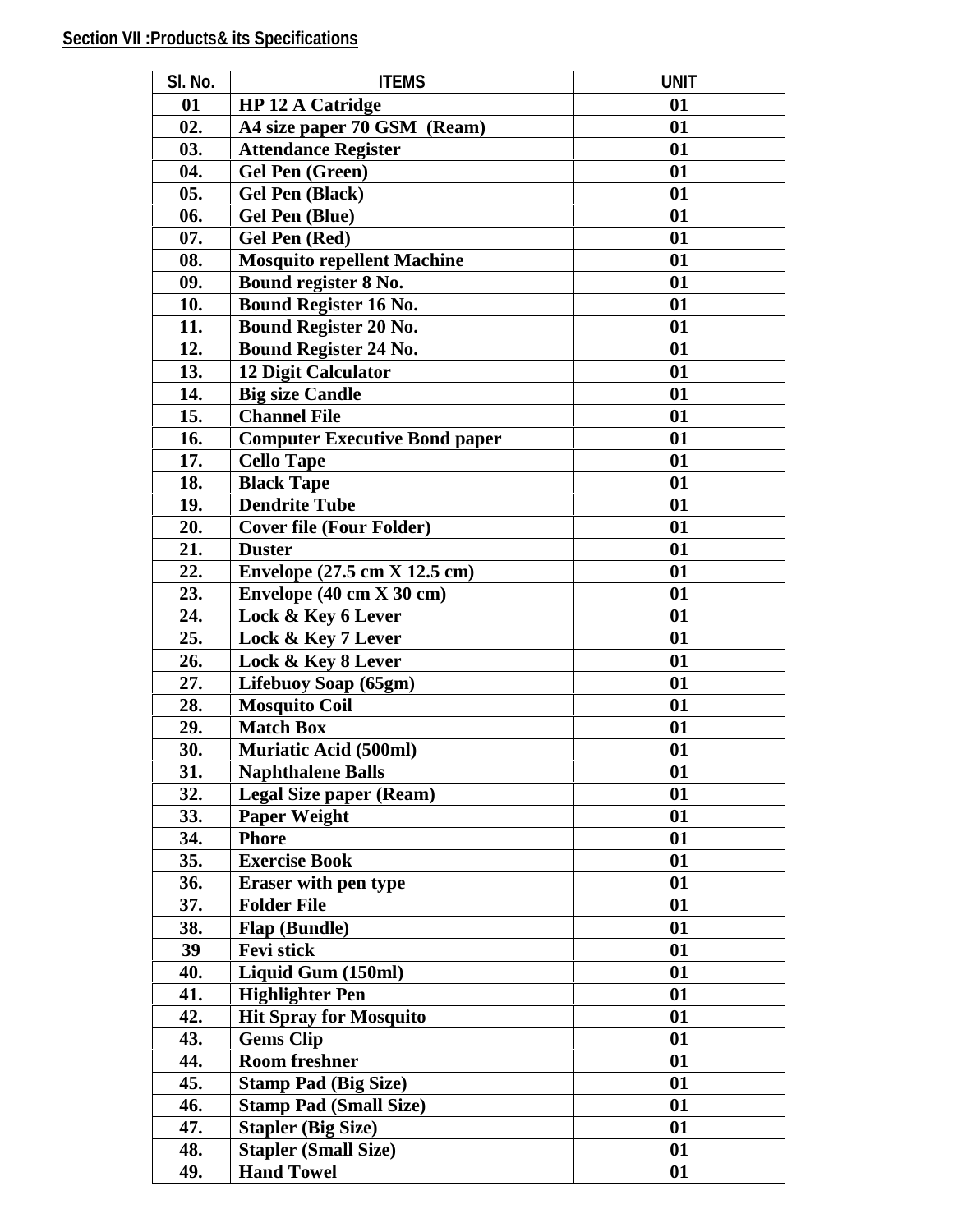| 50.        | <b>Big Towel</b>                                          | 01       |
|------------|-----------------------------------------------------------|----------|
| 51.        | <b>Sticky Notes (Pkt.)</b>                                | 01       |
| 52.        | Use & Throw Pens (Black/Blue/Red)                         | 01       |
| 53         | <b>Sealing Wax (Gala) (Box)</b>                           | 01       |
| 54.        | <b>Knife</b>                                              | 01       |
| 55.        | Tag (Long Size) (Bundle)                                  | 01       |
| 56.        | Paper clip (Big Size)                                     | 01       |
| 57.        | <b>Paper Clip (Small size)</b>                            | 01       |
| 58.        | <b>Mosquito Repellent Oil</b>                             | 01       |
| 59.        | <b>Alpin</b>                                              | 01       |
| 60.        | Log book for vehicles                                     | 01       |
| 61.        | <b>Scale</b>                                              | 01       |
| 62.        | <b>Sponge</b>                                             | 01       |
| 63.        | <b>Scissors</b>                                           | 01       |
| 64.        | <b>Thread ball</b>                                        | 01       |
| 65.        | <b>Service Book</b>                                       | 01       |
| 66.        | <b>Disinfectant Toilet Cleaner (650ml)</b>                | 01       |
| 67.        | Hand wash (80ml)                                          | 01       |
| 68.        | <b>Pencil battery (AA)</b>                                | 01       |
| 69.        | <b>AAA</b> remote battery                                 | 01       |
| 70.        | <b>White Full Scape Paper</b>                             | 01       |
| 71.        | <b>CD/DVD</b> marker pen                                  | 01       |
| 72.        | White board marker pen                                    | 01       |
| 73.        | <b>Wood Pencil</b>                                        | 01       |
| 74.        | <b>Eraser</b>                                             | 01       |
| 75.        | <b>Sharpner</b>                                           | 01       |
| 76.        | <b>Pin Cushion</b>                                        | 01       |
| 77.        | <b>Waste Bin</b>                                          | 01       |
| 78.        | <b>Punching Machine (One Hole)</b>                        | 01       |
| 79.        | <b>Curtain</b>                                            | 01       |
| 80.        | Cash Book (43 cm X 33 cm)                                 | 01       |
| 81.        | <b>Measurement Book</b>                                   | 01       |
| 82.        | <b>Office Chair</b>                                       | 01       |
| 83.        | <b>Odonil</b>                                             | 01       |
| 84.        | <b>Dummy Paper Legal Size (Ream)</b>                      | 01       |
| 85.        | <b>Mouse pad</b>                                          | 01       |
| 86.        | <b>Ful Jharu</b>                                          | 01       |
| 87.        | <b>Bathroom Cleaning Brush</b>                            | 01       |
| 88.        | <b>Plastic Bottle (1 Litre)</b>                           | 01       |
| 89.        | <b>Stapler Pin (Big Size)</b>                             | 01       |
| 90.        | <b>Stapler Pin (Small size)</b>                           | 01       |
| 91.        | <b>Stamp Pad Ink (100ml)</b>                              | 01       |
| 92.        | <b>Plastic Folder</b>                                     | 01       |
|            |                                                           |          |
| 93.<br>94. | <b>HP 88A Laser Printer Cartridge</b>                     | 01<br>01 |
|            | <b>Lexmark MB2236 Printer Cartridge</b>                   |          |
| 95.        | <b>HP 30A Printer Cartridge</b>                           | 01<br>01 |
| 96.<br>97. | Detergent Powder 1 kg pkt<br><b>Plastic Mug (1 Litre)</b> | 01       |
|            | <b>Pin Cushion</b>                                        | 01       |
| 98.        |                                                           |          |
| 99.        | Pen Drive 64 GB                                           | 01       |
| 100.       | Envelop 26 cm X 12 cm                                     | 01       |
| 101.       | HP Laserjet M1005 (Printer)                               | 01       |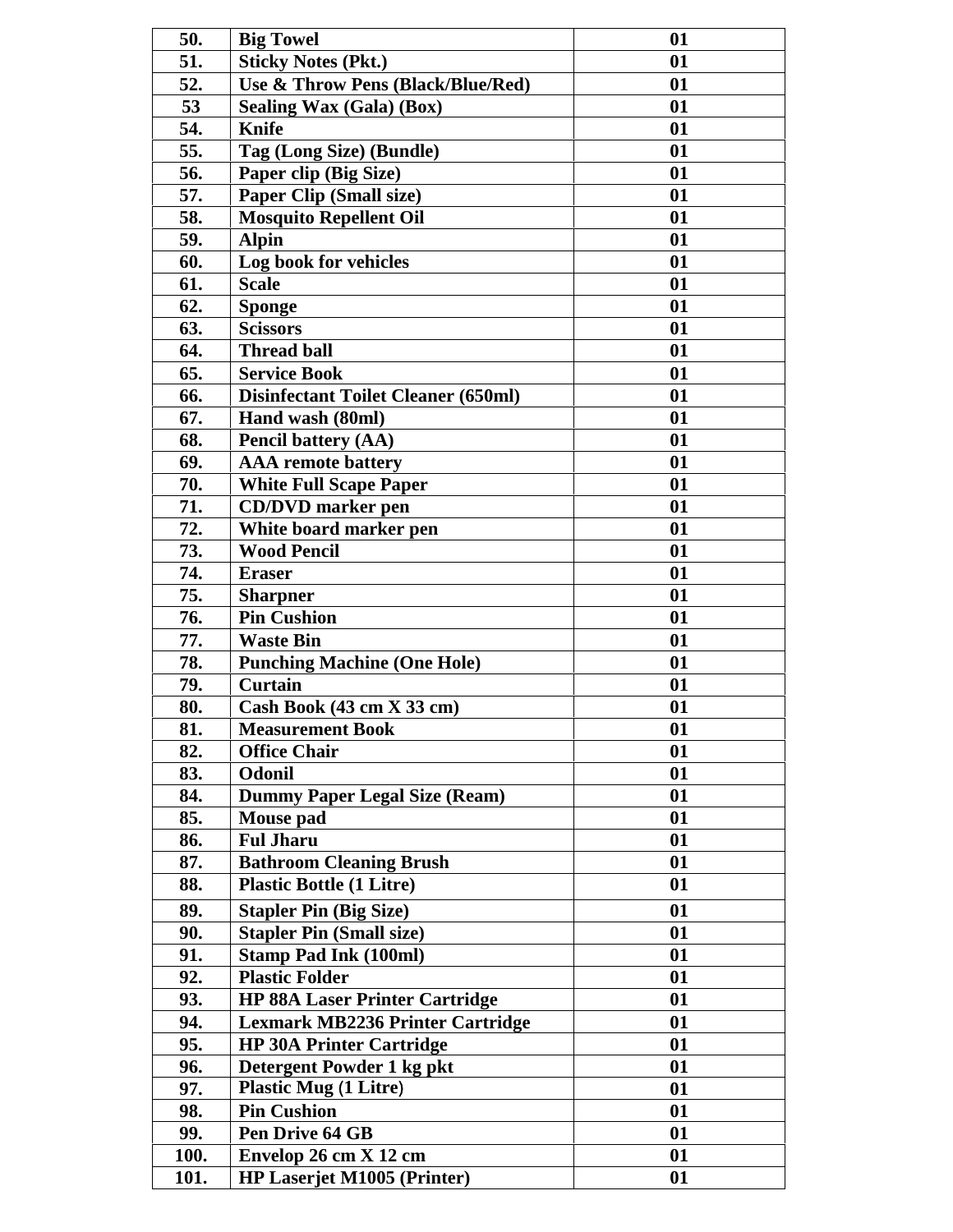| 102. | <b>HP Laserjet M1005 (Catridge)</b> |                |
|------|-------------------------------------|----------------|
| 103. | <b>Punching Machine (Two Hole)</b>  | $\mathbf{0}$ 1 |
| 104. | <b>Wall Clock</b>                   | $\mathbf{0}$ 1 |

#### **Section VIII:Eligibility, Terms & Conditions**

- 1. Tender Selection Committee (TSC) reserves the right to accept or reject any tender or any part of the tender without assigning any reason whatsoever.
- 2. Incomplete or bid with insufficient documents required for this NITwill be rejected.
- 3. Bidders / Representative must attend the Pre-Bid meeting onspecific date & time as per the date & time schedule for any queries /clarification. No queries /clarification will be entertained after opening of Technical Bid. Bidder(s) also may remain present at the time of opening of technical bid.
- 4. The successful bidder(s) are bound to complete the entire work as per specification of Section VII. The authority will check or test the quality of the material of each part of entire workto ensure the quality of work as per the specification given herewith. If any deviation found according to the specification at any stage, the authority reserves the right to cancel the total and or part of the work with forfeiting the security money& EMDsubmitted for this e-tender.
- **5. The Tender will be valid till 31.03.2023 which may be extended further up to 2 years subject to satisfactory performance of the selected bidder/vendor.**
- 6. Bills with challans along withWork DoneCertificate (Annexure-II) from the concerned authority must be submitted to the office of the undersigned for payment.
- 7. The final amount reflects in the financial bid by the bidder(s) will be treated as inclusive of all taxes, GST,Delivery Cost, All direct & indirect Taxes, All Incidental charges, Installation chargesetc. no further or extra charges/amount will be paid beyond the price quoted and approved in the said financial bid.
- 8. The applying Agency/Firm/Individuals must be registered with PAN, GST, &P.Tax of current validity.
- 9. TIA is not bound to accept the lowest rate. Quality of above stated items will also be considered in selection of the bidder for supply of items. In case of equal rate, draw of lots will be done.
- 10. After evaluation of technical bids, the financial bid of technically eligible bidders will be opened and finalized.
- 11. Delivery must be done at the office of the Chief Medical Officer of Health, North 24 Parganas within 15 days from the date of issue of Supply Order, failing which the tender will be liable to be cancelled
- **12. Rate quoted by the bidder should not be less than the minimum rate as prescribed in Annexure-I of BOQ, else bid will automatically be disqualified, also blank rate or ' 0 ' (zero) quoted rate not to be considered.**